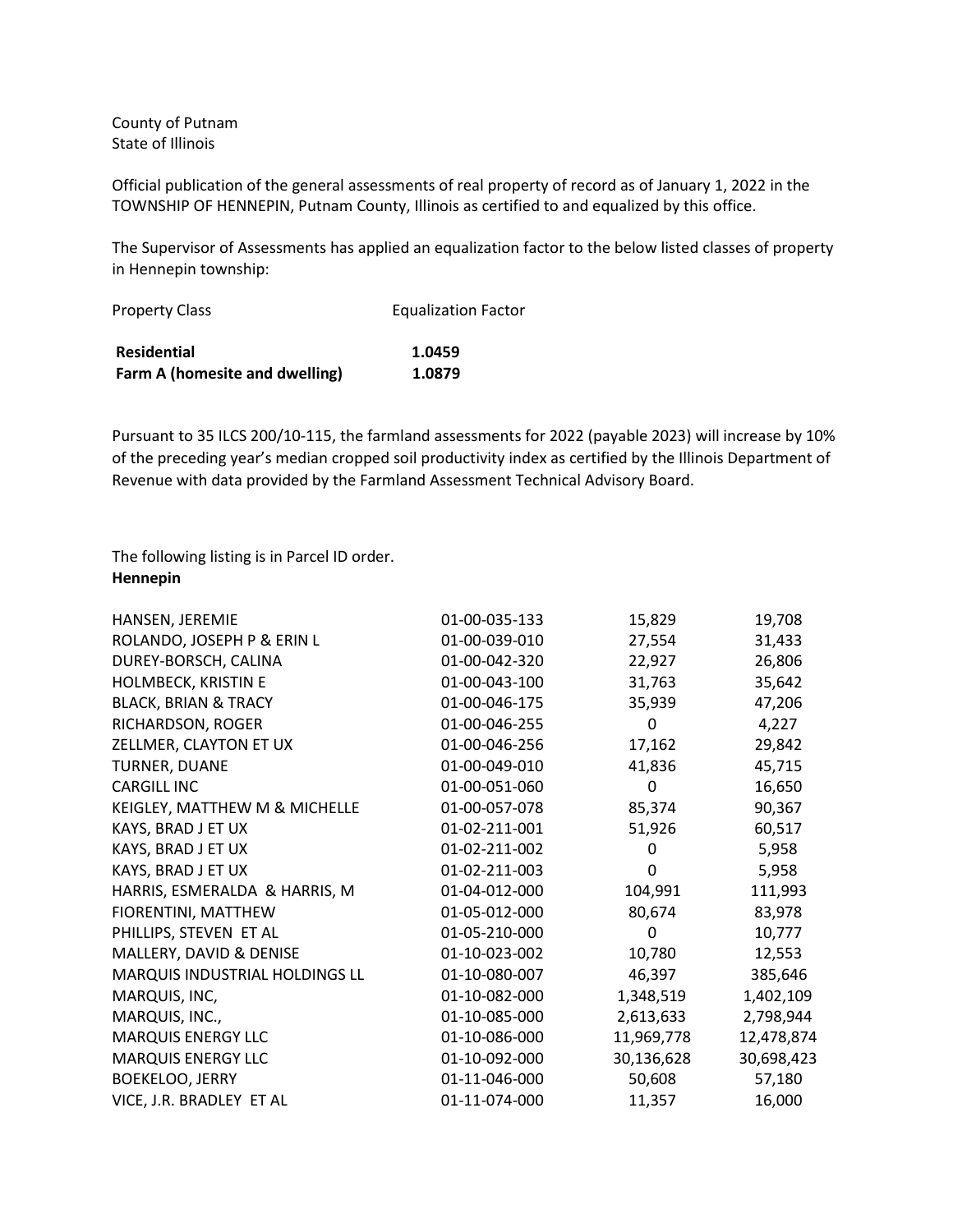| REYNOLDS, LINDA                | 01-11-301-000 | 73,912  | 78,200    |
|--------------------------------|---------------|---------|-----------|
| HUSSER, JON, CIMEI, SARAH      | 01-18-040-000 | 63,744  | 67,325    |
| KEUKER, JONATHAN R & NICOL L   | 01-25-178-000 | 122,097 | 130,583   |
| CARBONI, CHRISTIAN J, HIMELICK | 01-25-283-000 | 76,412  | 86,829    |
| FRYMIRE LIVING TRUST, JACK R   | 01-26-124-050 | 109,189 | 113,252   |
| VISTRA ENERGY, ATTN: STATE & L | 01-27-100-000 | 851,254 | 1,270,017 |
| AMEREN ILLINOIS d/b/a AMEREN I | 01-29-086-000 | 0       | 29,080    |
| AMEREN ILLINOIS CO d/b/a AMERE | 01-29-112-000 | 0       | 138,333   |
|                                |               |         |           |

## NOTICE TO TAXPAYERS

All property in Putnam County, other than farmland and coal, are assessed at 33.33% of the fair market value. Your property is to be assessed at the above-listed median level of assessment for the assessment district. You may check the accuracy of your assessment by dividing your assessment by the median level of assessment. (33.33%) The resulting value should equal the estimated fair cash value of your property. If the resulting value is greater than the estimated fair cash value of your property, you may be over-assessed. If the resulting value is less than the estimated fair cash value of your property, you may be under-assessed. Your assessment, less exemptions will be used to determine your 2021 payable 2022 property tax bill. For example: Take your equalized assessed value, and subtract any exemptions to determine your net taxable assessed value. Take that number X(times) the most current tax rate to get an estimated amount of your property tax bill.

Taxpayers who consider their property incorrectly assessed need to contact the Supervisor of Assessments at 815-925-7238 to discuss their property. If you are not satisfied with the result, you may file an assessment complaint with the Putnam County Board of Review by June 30, 2022 by 4:00 p.m.

YOU MUST FILE AN ASSESSMENT COMPLAINT WITH THE BOARD OF REVIEW TO PRESERVE YOUR RIGHT TO AN APPEAL.

All assessment complaints filed with the Board of Review must be in writing using the forms provided by the board. Assessment complaint forms and instructions can be acquired from the Putnam County Supervisor of Assessments office in the Putnam County Courthouse at 120 N. 4<sup>th</sup> Street, Hennepin, IL. or downloaded and printed online at co.putnam.il.us. If you have questions about filing a complaint, you may contact the Assessor's office at 815-925-7238.

**You may be eligible for one or more of the following homestead exemptions if the property is your primary residence, you are liable for paying the property taxes, and in some instances, meet additional qualifications.**

**Owner Occupied Exemption:** \$6000 reduction in EAV

**Senior Citizen Homestead Exemption**- this exemption is for people ages 65 and older \$5000 reduction in EAV

**Senior Citizen tax Freeze Exemption**- is for taxpayers who will be 65 or older during the